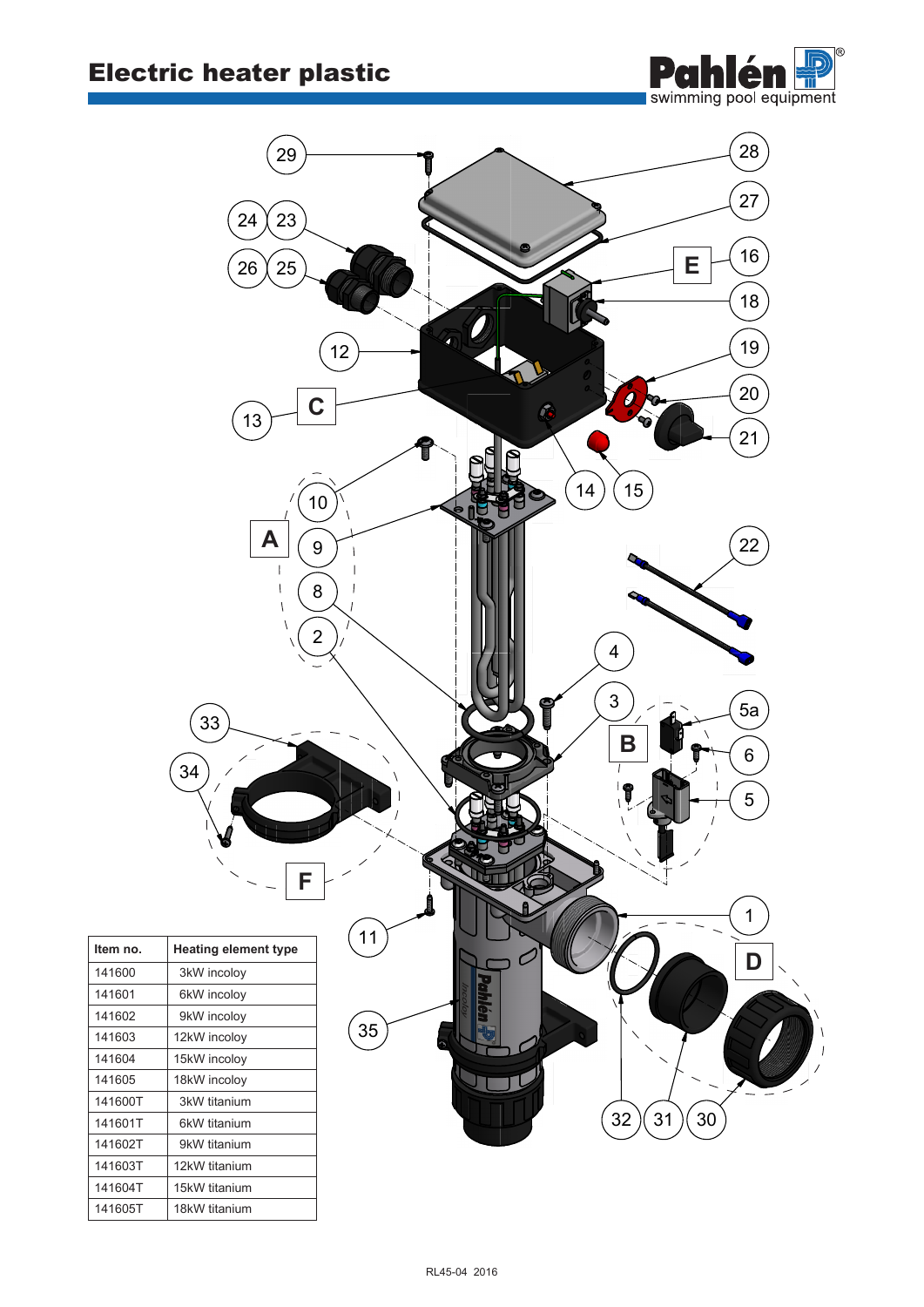

SVENSKA

## Reservdelar / Spare parts

|                             | Pos                  | <b>Benämning</b>                                                                    | <b>Description</b>                                                                             | <b>Reservdelsnr</b><br>Spare part no |
|-----------------------------|----------------------|-------------------------------------------------------------------------------------|------------------------------------------------------------------------------------------------|--------------------------------------|
| A                           | 2<br>8<br>9<br>10    | Utbytespatron:<br>O-ring<br>O-ring<br>Elpatron, se nedan<br>Skruvar, 4st            | Exchange heating element:<br>O-ring<br>O-ring<br>Heating element, see below<br>Screws, 4pcs    | se nedan<br>see below                |
| $\alpha$                    | $\alpha$             | Incoloy 3kW                                                                         | Incoloy 3kW                                                                                    | 632120                               |
| $\alpha$                    | $\Omega$             | Incoloy 6kW                                                                         | Incoloy 6kW                                                                                    | 632121                               |
| $\alpha$                    | $\alpha$             | Incoloy 9kW                                                                         | Incoloy 9kW                                                                                    | 632122                               |
| $\alpha$                    | $\alpha$             | Incoloy 12kW                                                                        | Incoloy 12kW                                                                                   | 632123                               |
| $\Omega$                    | $\mathfrak{u}$       | Incoloy 15kW                                                                        | Incoloy 15kW                                                                                   | 632124                               |
| $\alpha$                    | $\alpha$             | Incoloy 18kW                                                                        | Incoloy 18kW                                                                                   | 632125                               |
| $\mathfrak{u}$              | $\alpha$             | Titan 3kW                                                                           | Titanium 3kW                                                                                   | 632130                               |
| $\alpha$                    | $\Omega$             | Titan 6kW                                                                           | Titanium 6kW                                                                                   | 632131                               |
| $\alpha$                    | $\alpha$             | Titan 9kW                                                                           | Titanium 9kW                                                                                   | 632132                               |
| $\mathfrak{c}\mathfrak{c}$  | $\pmb{\mathfrak{u}}$ | Titan 12kW                                                                          | Titanium 12kW                                                                                  | 632133                               |
| $\alpha$                    | $\alpha$             | Titan 15kW                                                                          | Titanium 15kW                                                                                  | 632134                               |
| $\epsilon$                  | $\Omega$             | Titan 18kW                                                                          | Titanium 18kW                                                                                  | 632135                               |
| B                           | 5<br>5a<br>6         | Flödesvakt komplett<br>Flödesvakt<br>Microbrytare<br>Skruvar, 2st                   | <b>Flow switch complete</b><br>Flow switch<br>Micro switch<br>Screws, 2pcs                     | 632000                               |
| C                           | 13<br>14<br>15       | Överhettningsskydd<br>Överhettningsskydd 1-polig 60°C<br><b>Mutter</b><br>Skyddshuv | Overheating limit control<br>Overheating limit control 1p 60°C<br><b>Nut</b><br>Protective hub | 632001                               |
| D                           | 30<br>31<br>32       | Anslutningar Ø50, 2-pack<br><b>Mutter</b><br>Kraghylsa<br>O-ring                    | Connections Ø50, set of 2<br><b>Nut</b><br>Socket<br>O-ring                                    | 632136                               |
| $\boldsymbol{\mathfrak{u}}$ | $\alpha$             | Anslutningar Ø1½", 2-pack                                                           | Connections Ø11/2", set of 2                                                                   | 632164                               |
| $\mu$                       | $\alpha$             | Anslutningar Ø1½" inv gänga, 2-pack                                                 | Connections Ø11/2" internal thread, set of 2                                                   | 632165                               |
| Е                           | 16<br>18<br>20<br>21 | <b>Termostat</b><br>Termostat 0-45°C<br>Packning<br>Skruvar, 2st<br>Termostatratt   | Thermostat<br>Thermostat 0-45°C<br>Gasket<br>Screws, 2pcs<br>Knob                              | 632002                               |
| F                           | 33<br>34             | Väggfäste hög 2st<br>Skruvar, 2st                                                   | Wall bracket high 2pcs<br>Screws, 2pcs                                                         | 632119                               |